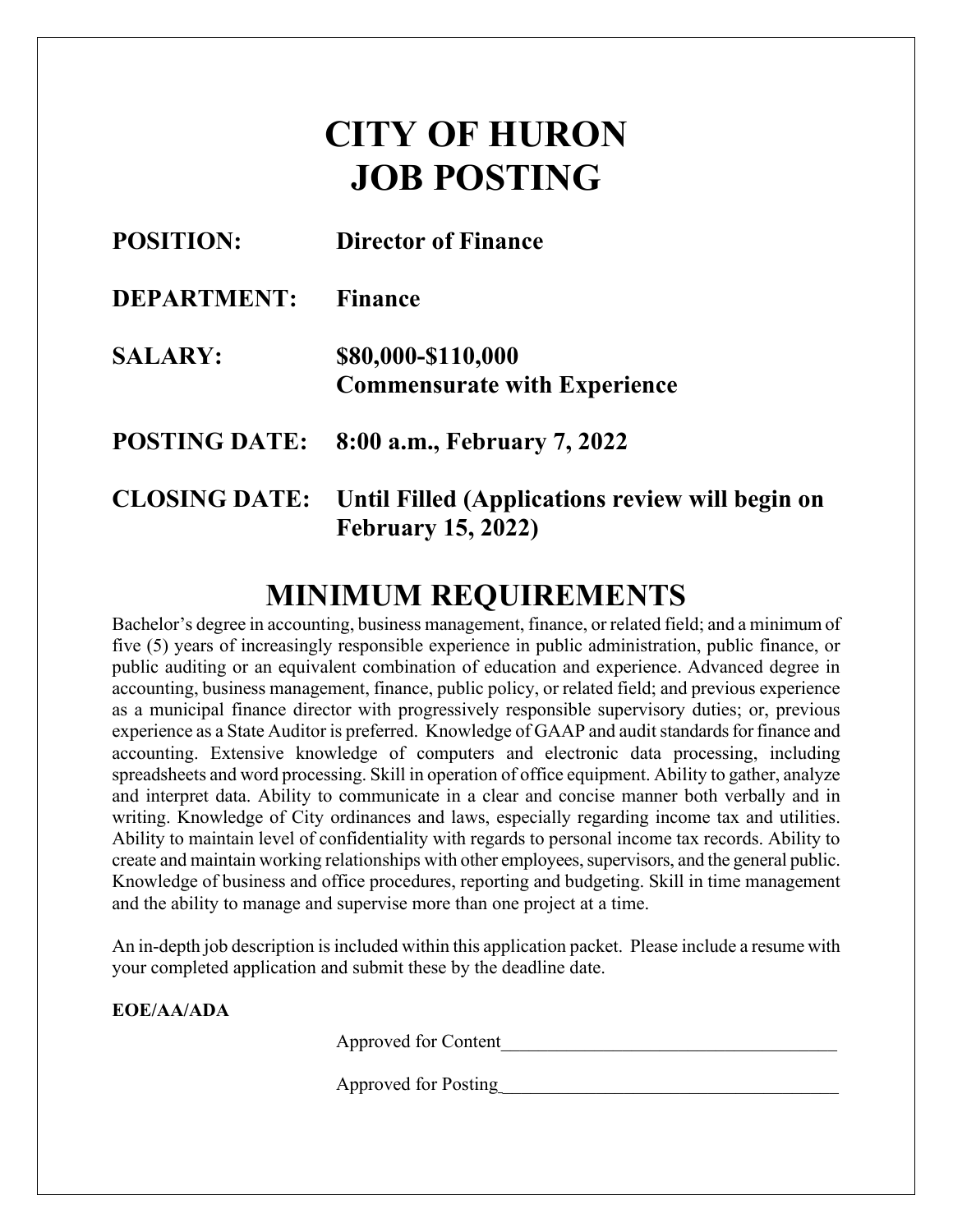#### **CITY OF HURON JOB OPENING ANNOUNCEMENT**

Where Applications Taken: Where Postings Sent:

Attn: City Manager's Office  $OCMA$ , Ohio GFOA, OAPT 417 Main Street Huron, OH 44839

City of Huron Newspapers, Website, Social Media,

Office Hours: 8:00 a.m. till 4:00 p.m. Monday through Friday

#### CITY OF HURON IS AN EQUAL OPPORTUNITY EMPLOYER

\_\_\_\_\_\_\_\_\_\_\_\_\_\_\_\_\_\_\_\_\_\_\_\_\_\_\_\_\_\_\_\_\_\_\_\_\_\_\_\_\_\_\_\_\_\_\_\_\_\_\_\_\_\_\_\_\_\_\_\_\_\_\_\_\_\_\_\_\_\_\_\_\_\_\_

The City of Huron does not discriminate on the basis of race, color, national origin, sex, religion, age and handicapped status in employment or the provision of services.

| DEPARTMENT:                         | <b>Finance</b>                                                           | POSITION: | <b>Director of Finance</b>                     |
|-------------------------------------|--------------------------------------------------------------------------|-----------|------------------------------------------------|
| <b>POSTING DATE:</b>                | 8:00 a.m. Saturday<br>February 7, 2022                                   |           | LOCATION: 417 Main Street<br>Huron, Ohio 44839 |
| <b>CLOSING DATE:</b>                | Until Filled<br>(applications review will<br>Begin on February 15, 2022) |           | WORKING HOURS: varies as required              |
| EFFECTIVE DATE: As Soon As Possible |                                                                          | SALARY:   | Commensurate with<br>Experience                |

#### **GENERAL PURPOSE:**

Person in this position will perform a variety of administrative and analytical duties in accordance with Chapters 135, 137, and 185 of the Administrative Code of the City of Huron.

#### **SUPERVISION RECEIVED:**

Works under the general supervision of the City Manager, City Council, and the recommendations of the State Auditor's Office.

#### **SUPERVISION EXERCISED:**

Exercises general supervision over the Finance staff, including the selection, evaluation, and assignment of work.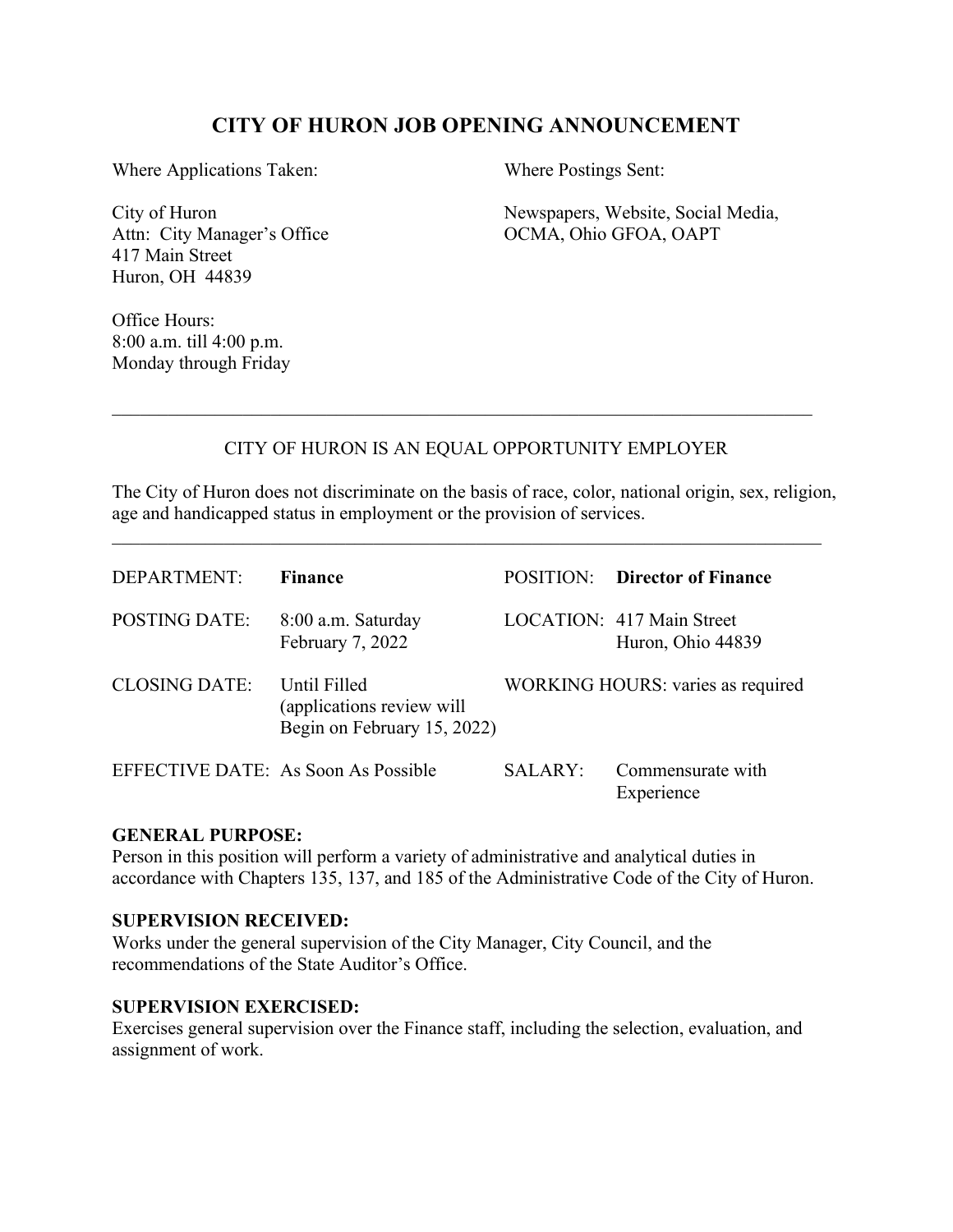#### **ESSENTIAL DUTIES AND RESPONSIBILITIES**

Acts as the Treasurer and fiscal agent for the Municipality. In doing so, applies Generally Accepted Account Principles (GAAP) and creates monthly and annual Financial Reports.

Directs the preparation of the annual budget schedule and the budget documents under the general supervision of the City Manager, as well as coordinating efforts between departments.

Plans, develops, and implements financial procedures and methods of budget preparation and execution, revenue collection, payroll administration, and general and utility accounting.

Advises the City Manager, the Mayor, and City Council as to each proposed financial budget. Generates monthly reports to the City Council, the Finance Committee, and the City Manager reflecting the financial condition of each of the funds of the City as of the last day of the preceding month.

Submits an annual report, reflecting the financial condition of each of the funds of the city for the preceding fiscal year, to the City Manager, the Mayor and City Council, and provides this report to other reporting municipalities.

Acts in conjunction with the City Manager and Engineering department for the coordination of the annual Capital Improvement Program.

Responsible for forecasting, monitoring, and reporting the City's financial status in an effective manner.

Responsible for the custody of all official bonds of the City, the receipt and custody of all money paid to the City, and the disbursement of City money.

Directs the maintenance of central account systems for the City in accordance with professional standards and City policies.

Responsible for all utility billing of water, stormwater and garbage accounts for all residents and business located in the City of Huron. Responsible for the collection of delinquent accounts, including certifying non-payers to the Erie County Auditor's office for attachment to property tax.

Serves as the administrator of Taxation in order to receive the tax imposed by the Charter of the City of Huron. Maintains accurate records and reports all tax monies received. Enforces payment of all taxes owed to the City, enforces rules and regulations relating to any matter pertaining to the collection of taxes. Additionally, acts as administrator of City's RITA account.

Responsible for the certification to the County Auditor or the making and collection of special assessments.

Responsible for managing the City's debt and the funding and payment of the public debt of the City. Maintains accurate account of the bonded indebtedness of the city and of the payment of the principal and interest.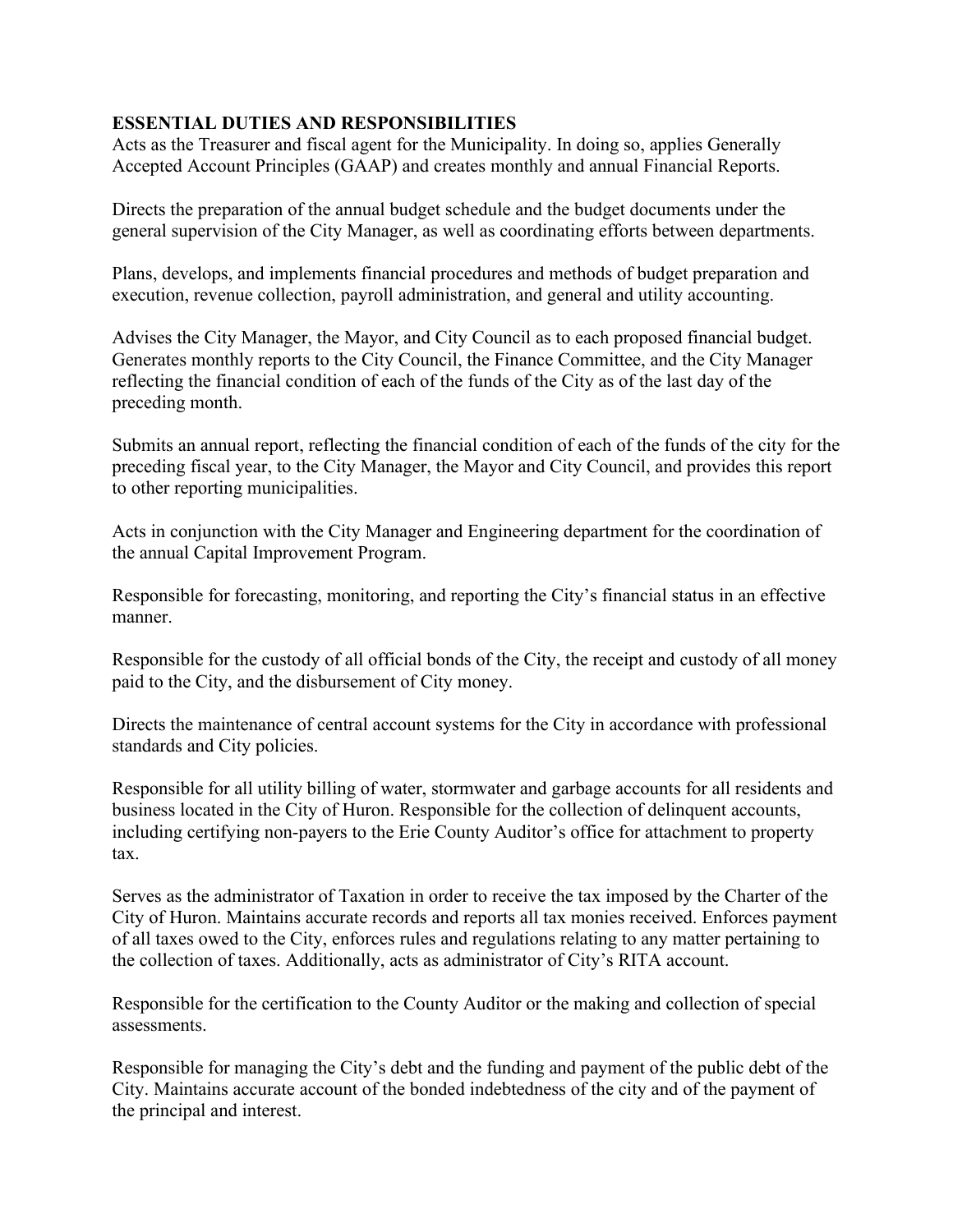Responsible for managing the City's investment portfolio and reporting to the Investment Advisory Committee.

Certifies all purchase orders, and the signing of all warrants, vouchers, checks and contracts, for the payment of money.

Attends various meetings, serves on various boards, and maintains professional relationship with various boards and public organizations.

Establishes the general policies of the functions of the Finance Department.

Responsible for other duties as assigned or designated by the City Manager or City Council.

#### **DESIRED MINIMUM QUALIFICATIONS:**

Education and Experience:

- A. Graduation from an accredited institution with a bachelor's degree in finance, accounting, or closely related field. A graduate degree or CPA is desirable; and
- B. Minimum five (5) years experience in supervisory capacity of finances; or
- C. Equivalent combination education and experience.

Necessary Knowledge, Skills, and Abilities:

- A. Knowledge of GAAP and audit standards for finance and accounting.
- B. Extensive knowledge of computers, including word processing and spreadsheet software, and electronic data processing.
- C. Ability to create and maintain effective working relationships with peers, coworkers, and the public. Ability to communicate in a clear concise manner both verbally and in writing.
- D. Skills in interpersonal communication, including public speaking, problem solving, phone and face to face communications.
- E. Knowledge of business and office procedures, reporting, and budgeting.
- F. Skill in time management and the ability to manage more than on project at a time.
- G. Ability to gather, analyze, and interpret data.
- H. Skill in operation of listed tools and equipment.

#### **TOOLS AND EQUIPMENT USED:**

Knowledge of operation and use of office equipment including, but not limited to; personal computer, including spreadsheet and word processing software, adding machine, fax machine, copier, telephone, computer printers, and modem communications.

#### **PHYSICAL DEMANDS:**

The physical demands described here are representative of those that must be met by an employee to successfully perform the essential functions of this position. Reasonable accommodations, as prescribed by the Americans with Disabilities Act, may be made to enable individuals with disabilities to perform the essential job functions. While performing the duties of this job, the employee is frequently required to use hands and fingers to operate equipment generally found in an office setting. The employee is frequently required to walk, sit, stand, talk, and hear.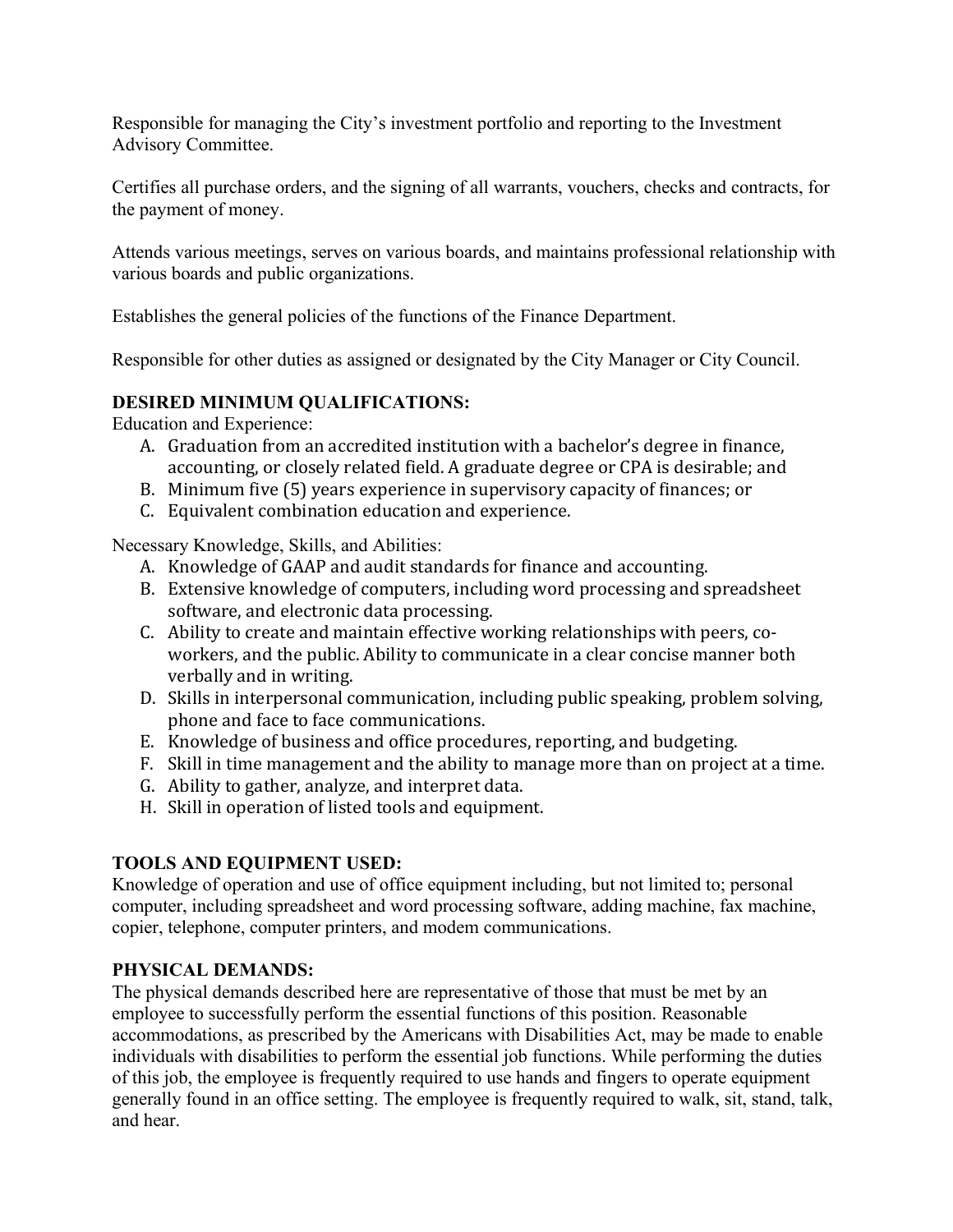The employee must occasionally lift and/or move up to twenty (20) pounds. Specific vision abilities required by this job include, but are not limited to, close vision, color vision, peripheral vision, and the ability to adjust focus. The mental demands of this position include varied degrees of occasional stress.

#### **WORK ENVIRONMENT:**

The work environment characteristics described here are representative of those an employee may encounter while performing the essential functions of this job. Reasonable accommodations, as prescribed by the Americans with Disabilities Act, may be made to enable individuals with disabilities to perform the essential functions.

While performing the duties of this job, the employee is often exposed to those conditions' representative of an office setting. The noise level in the work environment is moderately quiet.

#### **SELECTION GUIDELINES:**

The Director of Finance will be selected after a formal application procedure, education and experience rating, interview, and reference check. Job related tests may be required.

#### **APPROVAL:**

The duties listed above are intended only as an illustration of the various types of work that may be performed. The omission of specific statements of duties does not exclude them from the position if the work is similar, related, or a logical assignment to the position.

The position description does not constitute an employee agreement between the employer and the employee and is subject to change as the needs of the employer and the requirements of the job change.

**This position will be posted until filled, with the first applications review taking place on February 15, 2022.**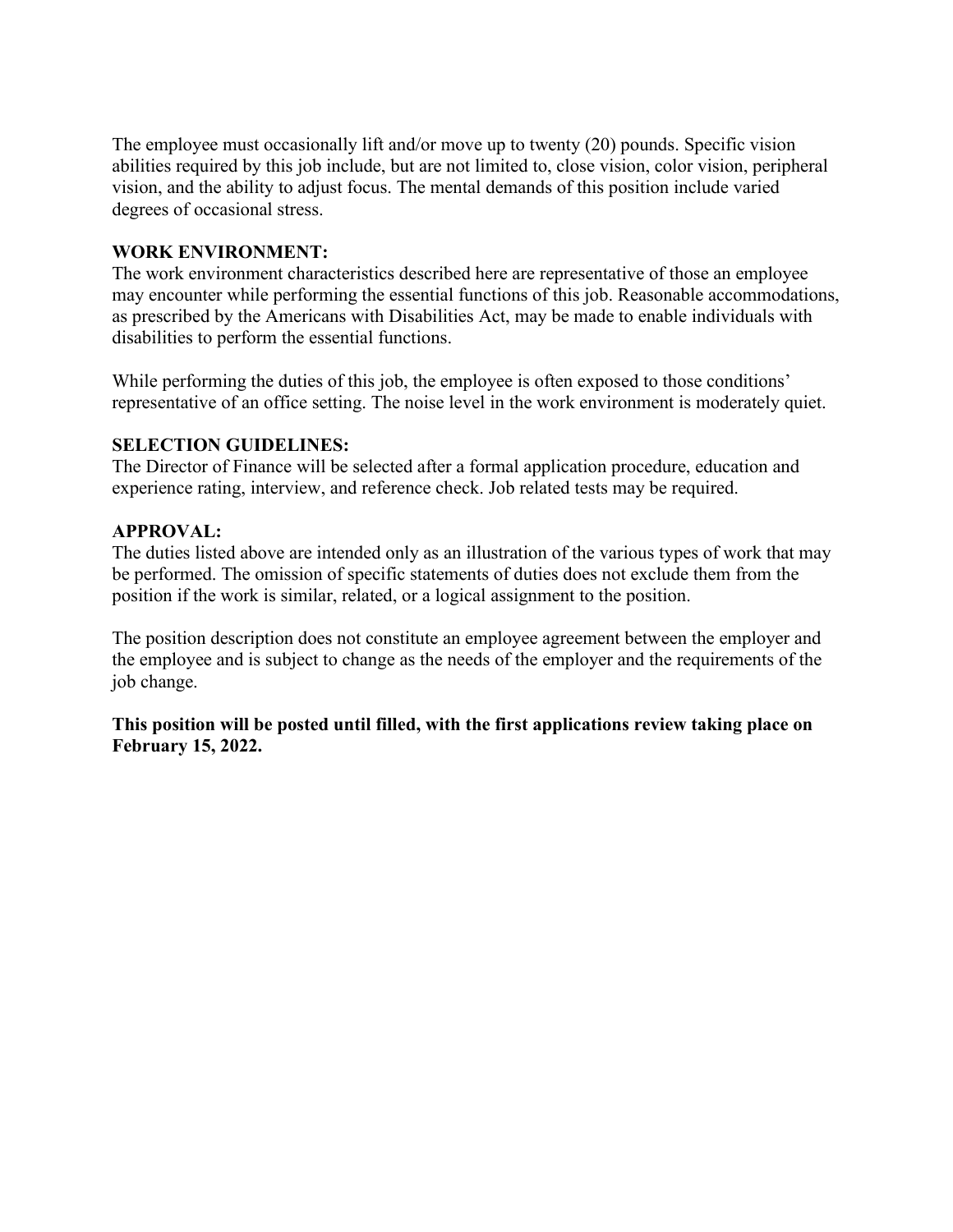## **APPLICATION FOR EMPLOYMENT**

CITY OF HURON ❖ 417 Main Street ❖ Huron, OH 44839

 $(419)$  433-5000 Fax (419) 433-5120



Full & Part Time - Positions

Return to: City Manager's Office

Equal access to programs, services and employment is available to all persons Those applicants requiring reasonable accommodation to the application and/or interview process should notify the Human Resources Department.

#### POSITION APPLIED FOR:

| PLEASE PRINT:                                                                                                                                                                                                                                                                                                                                                                      |  |     |                            |                                                                                                                                                                                                                                                                                                                                                                                 |     |
|------------------------------------------------------------------------------------------------------------------------------------------------------------------------------------------------------------------------------------------------------------------------------------------------------------------------------------------------------------------------------------|--|-----|----------------------------|---------------------------------------------------------------------------------------------------------------------------------------------------------------------------------------------------------------------------------------------------------------------------------------------------------------------------------------------------------------------------------|-----|
| Date of Application:                                                                                                                                                                                                                                                                                                                                                               |  |     |                            |                                                                                                                                                                                                                                                                                                                                                                                 |     |
| Address: Street                                                                                                                                                                                                                                                                                                                                                                    |  | Apt | $\overline{\mathrm{City}}$ | State                                                                                                                                                                                                                                                                                                                                                                           | Zip |
|                                                                                                                                                                                                                                                                                                                                                                                    |  |     |                            |                                                                                                                                                                                                                                                                                                                                                                                 |     |
|                                                                                                                                                                                                                                                                                                                                                                                    |  |     |                            | $\text{ Telephone #:}\n \begin{picture}(150,10) \put(0,0){\vector(1,0){100}} \put(15,0){\vector(1,0){100}} \put(15,0){\vector(1,0){100}} \put(15,0){\vector(1,0){100}} \put(15,0){\vector(1,0){100}} \put(15,0){\vector(1,0){100}} \put(15,0){\vector(1,0){100}} \put(15,0){\vector(1,0){100}} \put(15,0){\vector(1,0){100}} \put(15,0){\vector(1,0){100}} \put(15,0){\vector($ |     |
|                                                                                                                                                                                                                                                                                                                                                                                    |  |     |                            |                                                                                                                                                                                                                                                                                                                                                                                 |     |
|                                                                                                                                                                                                                                                                                                                                                                                    |  |     |                            |                                                                                                                                                                                                                                                                                                                                                                                 |     |
| Have you ever been employed by the City of Huron? If Yes, when? If Yes, when we have you ever been employed by the City of Huron?                                                                                                                                                                                                                                                  |  |     |                            |                                                                                                                                                                                                                                                                                                                                                                                 |     |
|                                                                                                                                                                                                                                                                                                                                                                                    |  |     |                            |                                                                                                                                                                                                                                                                                                                                                                                 |     |
| If you are under 18, can you furnish a work permit? $\frac{1}{\sqrt{1-\frac{1}{\sqrt{1-\frac{1}{\sqrt{1-\frac{1}{\sqrt{1-\frac{1}{\sqrt{1-\frac{1}{\sqrt{1-\frac{1}{\sqrt{1-\frac{1}{\sqrt{1-\frac{1}{\sqrt{1-\frac{1}{\sqrt{1-\frac{1}{\sqrt{1-\frac{1}{\sqrt{1-\frac{1}{\sqrt{1-\frac{1}{\sqrt{1-\frac{1}{\sqrt{1-\frac{1}{\sqrt{1-\frac{1}{\sqrt{1-\frac{1}{\sqrt{1-\frac{1}{\$ |  |     |                            |                                                                                                                                                                                                                                                                                                                                                                                 |     |
| Have you ever been convicted of a crime?<br>ANSWERING 'YES' DOES NOT AUTOMATICALLY BAR EMPLOYMENT Please use additional sheet if necessary                                                                                                                                                                                                                                         |  |     |                            |                                                                                                                                                                                                                                                                                                                                                                                 |     |
| Are you able to meet all of the attendance requirements of this position?                                                                                                                                                                                                                                                                                                          |  |     |                            |                                                                                                                                                                                                                                                                                                                                                                                 |     |
| Are you able to work overtime if necessary? Will you travel if the position requires it?                                                                                                                                                                                                                                                                                           |  |     |                            |                                                                                                                                                                                                                                                                                                                                                                                 |     |
| Do you have any friends / relatives currently employed by the City of Huron?                                                                                                                                                                                                                                                                                                       |  |     |                            |                                                                                                                                                                                                                                                                                                                                                                                 |     |
| If Yes, who? $\qquad \qquad \qquad$                                                                                                                                                                                                                                                                                                                                                |  |     |                            |                                                                                                                                                                                                                                                                                                                                                                                 |     |
|                                                                                                                                                                                                                                                                                                                                                                                    |  |     |                            | If yes, please provide branch of service, rank, and job duties:                                                                                                                                                                                                                                                                                                                 |     |
|                                                                                                                                                                                                                                                                                                                                                                                    |  |     |                            |                                                                                                                                                                                                                                                                                                                                                                                 |     |
| Please explain why you would like to be considered for employment with the City of Huron Use additional sheets if<br>necessary                                                                                                                                                                                                                                                     |  |     |                            |                                                                                                                                                                                                                                                                                                                                                                                 |     |
|                                                                                                                                                                                                                                                                                                                                                                                    |  |     |                            |                                                                                                                                                                                                                                                                                                                                                                                 |     |
|                                                                                                                                                                                                                                                                                                                                                                                    |  |     |                            |                                                                                                                                                                                                                                                                                                                                                                                 |     |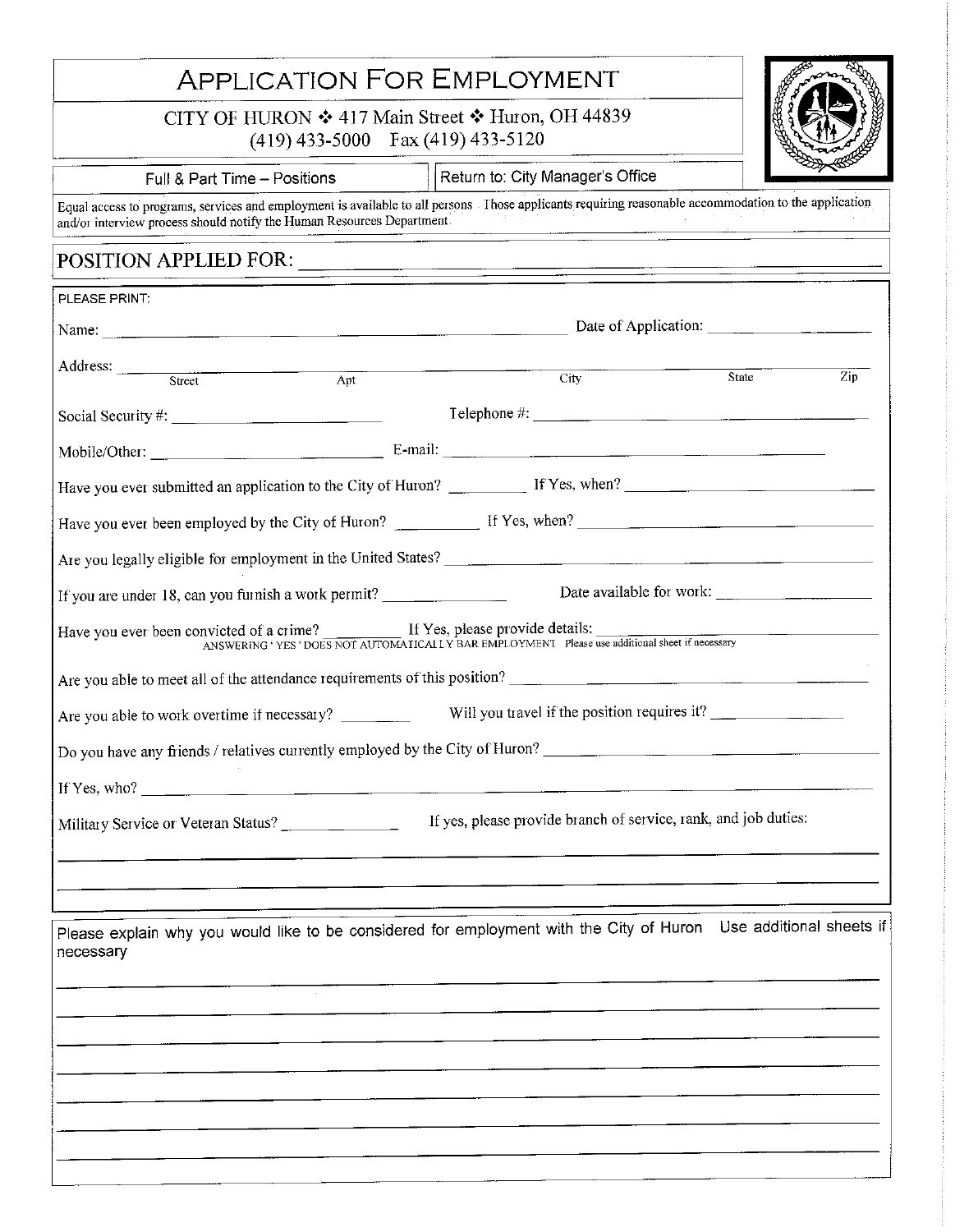| FROM / TO _________________EMPLOYER/ORGANIZATION_________________________________ |  |
|-----------------------------------------------------------------------------------|--|
|                                                                                   |  |
|                                                                                   |  |
|                                                                                   |  |
|                                                                                   |  |
| PLEASE EXPLAIN ANY GAPS IN EMPLOYMENT:                                            |  |
|                                                                                   |  |
|                                                                                   |  |
|                                                                                   |  |
|                                                                                   |  |